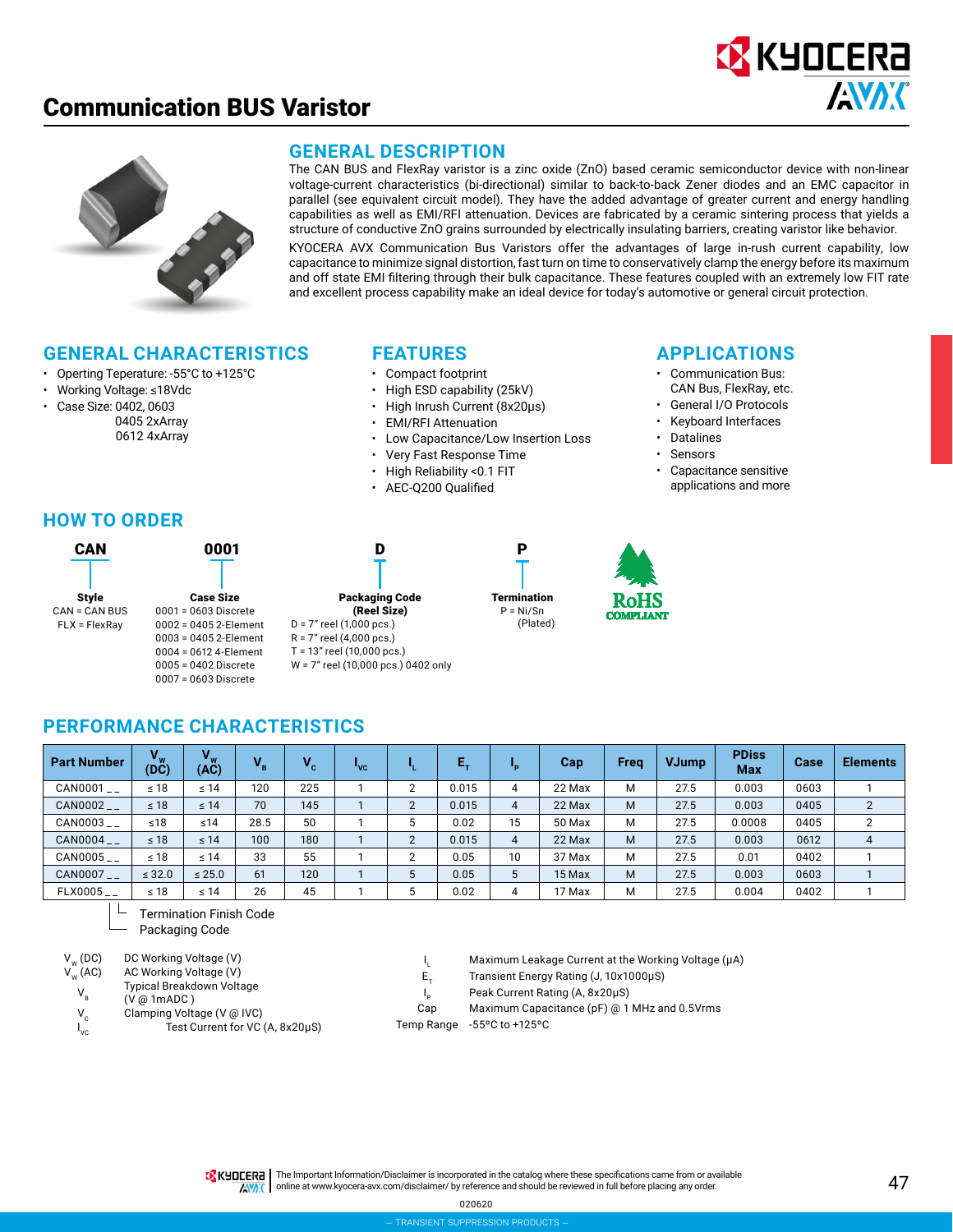

### **S21 CHARACTERISTICS**







# **TYPICAL MLV IMPLEMENTATION TYPICAL PULSE RATING CURVE**



# **EQUIVALENT CIRCUIT MODEL**

#### Discrete MLV Model



Where:  $R_{v}$ 

= Voltage Variable resistance (per VI curve)

- ≥ 1012 Ω
- $R_p$ = defined by voltage rating and energy level
- $R_{\text{on}}$  = turn on resistance
- $L_{\rm a}$ = parallel body inductance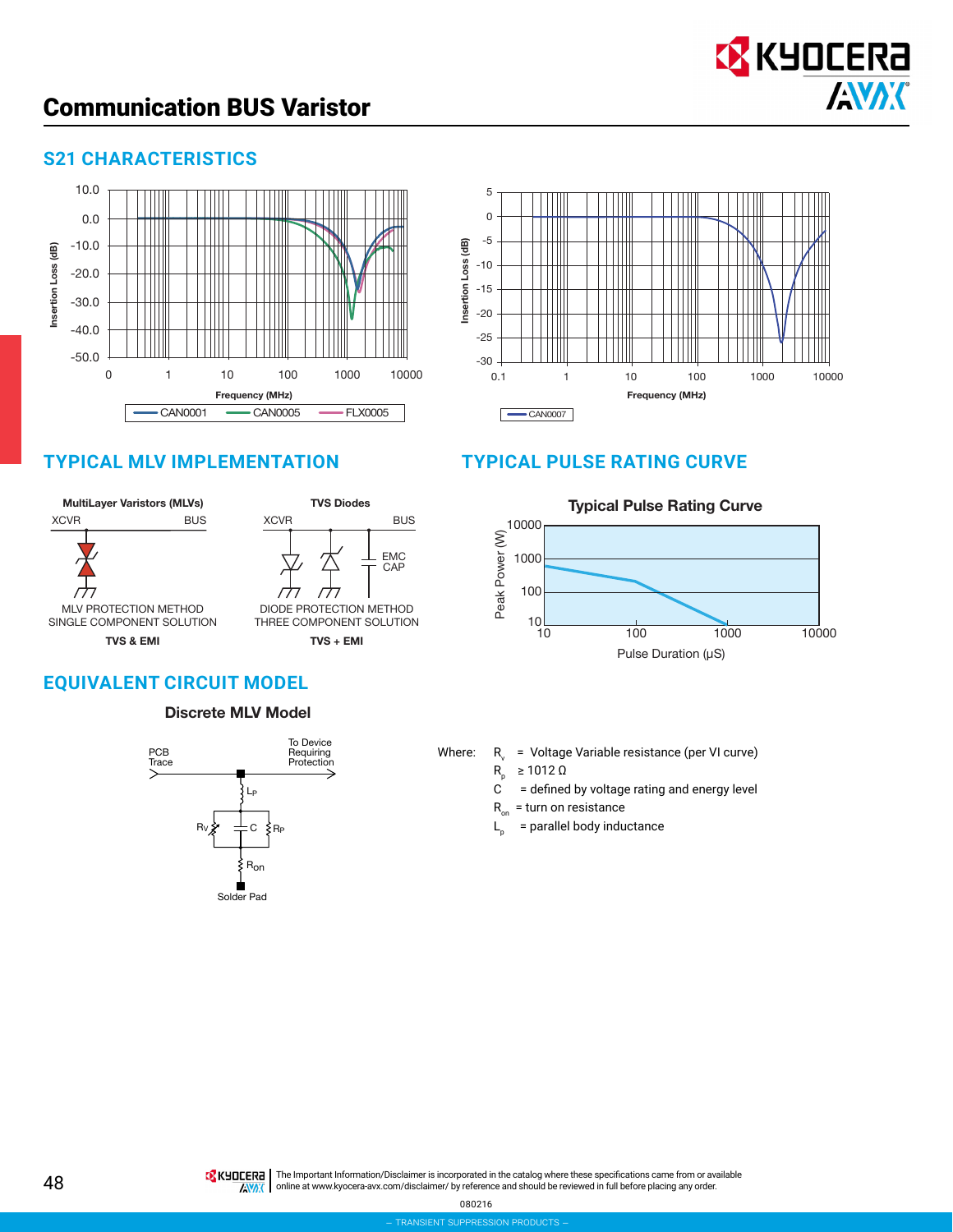#### **TYPICAL CAN BUS IMPLEMENTATION SCHEME**



0402, 0603 0405 0612

## **TYPICAL FLEX RAY IMPLEMENTATION SCHEME**



## **PHYSICAL DIMENSIONS mm (inches)**

|                  | 0402 D iscrete                       | 0603 Discrete                        | 0405 Array                           | 0612 Array                           |
|------------------|--------------------------------------|--------------------------------------|--------------------------------------|--------------------------------------|
| Length           | $1.00 \pm 0.10$ (0.040 $\pm 0.004$ ) | $1.60 \pm 0.15(0.063 \pm 0.006)$     | $1.00 \pm 0.15(0.039 \pm 0.006)$     | $1.60 \pm 0.20$ (0.063 $\pm 0.008$ ) |
| Width            | $0.50 \pm 0.10$ (0.020 $\pm 0.004$ ) | $0.80 \pm 0.15$ (0.032 $\pm 0.006$ ) | $1.37 \pm 0.15(0.054 \pm 0.006)$     | $3.20 \pm 0.20$ (0.126 $\pm 0.008$ ) |
| <b>Thickness</b> | 0.60 Max. (0.024 Max.)               | 0.90 Max. (0.035 Max.)               | 0.66 Max. (0.026 Max.)               | 1.22 Max. (0.048 Max.)               |
| Ferm Band Width  | $0.25 \pm 0.15$ (0.010 $\pm 0.006$ ) | $0.35 \pm 0.15$ (0.014 $\pm 0.006$ ) | $0.36 \pm 0.10$ (0.014 $\pm 0.004$ ) | $0.41 \pm 0.10 (0.016 \pm 0.010)$    |

## **SOLDER PAD DIMENSIONS mm (inches)**

**Discrete** 

支



|               | А               | в               | C               | D               | Е               |
|---------------|-----------------|-----------------|-----------------|-----------------|-----------------|
| 0402 Discrete | 0.61<br>(0.024) | 0.51<br>(0.020) | 1.70<br>(0.067) |                 |                 |
| 0603 Discrete | 0.89<br>(0.035) | 0.76<br>(0.030) | 2.54<br>(0.100) |                 |                 |
| 0405 Array    | 0.46<br>(0.018) | 0.74<br>(0.029) | 0.12<br>(0047)  | 0.38<br>(0.015) | 0.64<br>(0.025) |
| 0612 Array    | 0.89<br>(0.035) | 1.65<br>(0.065) | 2.54<br>(0.100) | 0.46<br>(0.018) | 0.76<br>(0.030) |

**IS KHOLERA** The Important Information/Disclaimer is incorporated in the catalog where these specifications came from or available **AVAX** online at [www.kyocera-avx.com/disclaimer/](http://www.kyocera-avx.com/disclaimer/) by reference and should be reviewed in full before placing any order.

080216

**EX** KYOCERA

**AVAK** 

#### 49